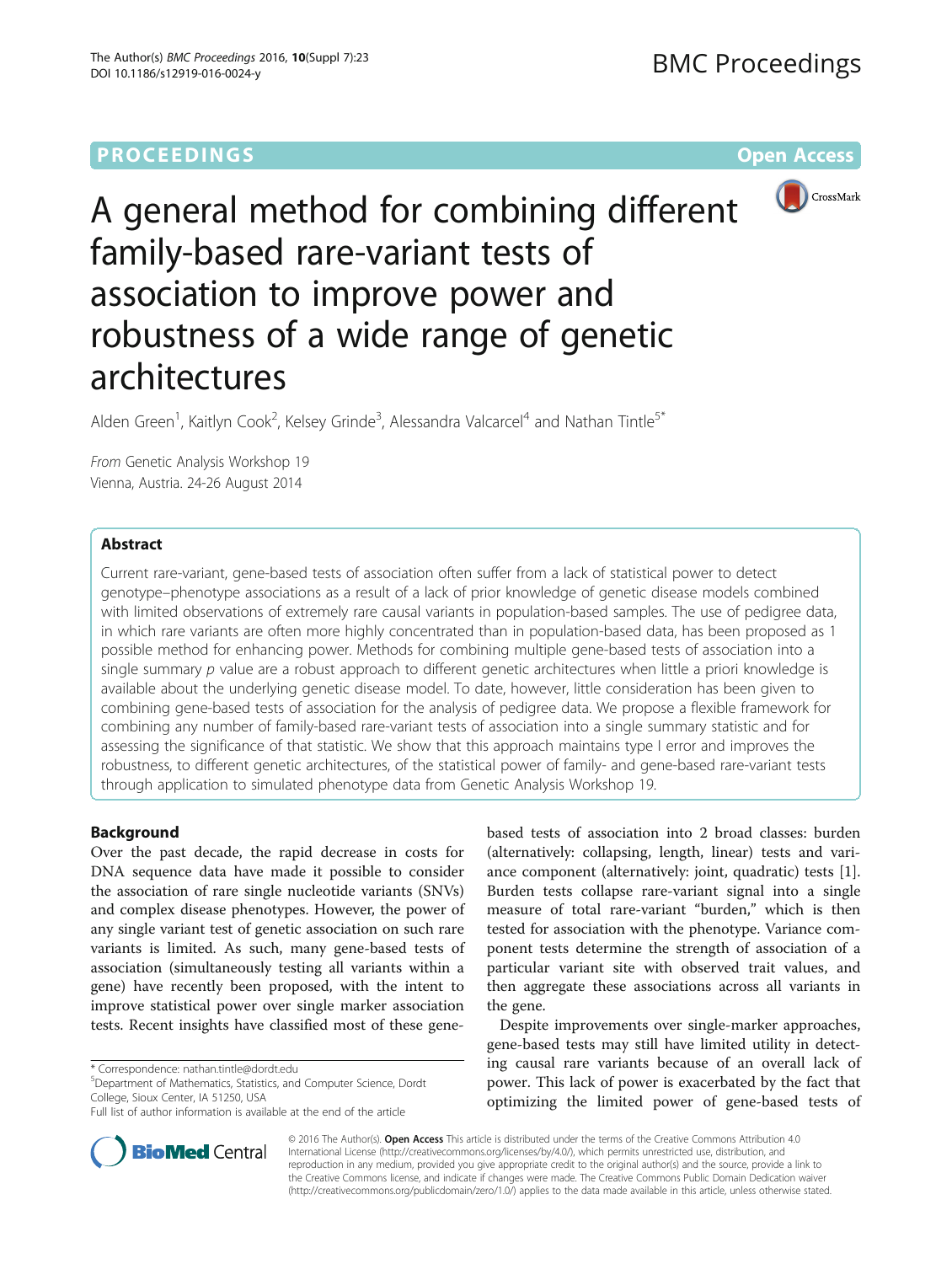association (by selecting the appropriate burden or variance component test) requires some a priori knowledge of the underlying genetic architecture. In particular, burden tests are most powerful when the variants within a SNV set are mostly causal and have the same causal direction, whereas variance component tests perform optimally in circumstances where the causal direction varies (ie, in the presence of both risk-reducing and riskincreasing SNVs) [[1\]](#page-4-0), even for family data [[2](#page-4-0)].

In response, new tests of association have been proposed that simultaneously leverage the strengths of both burden and variance component tests [\[3](#page-4-0)–[5\]](#page-4-0). These methods generally propose computing a burden test pvalue and a variance components test p-value on the same SNV set, then using some method to combine the individual  $p$  values from the gene-based tests of association into one summary  $p$  value for the gene, but are frequently limited by not being applicable to family-based data. One exception is the seqMeta package in  $R$  [\[6](#page-4-0)].

The use of family/pedigree data has become popular as another means of increasing statistical power to detect causal rare variants. Rare SNVs are more concentrated in affected families, meaning that causal SNVs may aggregate in pedigree data more than in the general population or in a traditional case-control study. In this article, we propose a general method of combining different rare-variant tests for use on family-based data. We then quantify to what extent combining family-based rare-variant tests of association increases power and maintains type I error rate for simulated phenotypes using data from Genetic Analysis Workshop 19 (GAW19).

## Methods

#### General combination strategy

Our approach, which extends the approach by Derkach et al  $[5]$  $[5]$  to the case of family-based data, combines  $p$ values across a variety of family-based gene-level rarevariant tests of association into a single summary statistic. Given a set of  $k$  distinct family- and gene-based rarevariant tests of association, the method involves the following 5 steps: (a) Generate a vector of test statistics  $\mathbf{Q}^{(0)} = (Q_1, ..., Q_k)$ , where  $Q_i$  represents the test statistic for the  $i^{th}$  family-based rare-variant test of association  $(i-1, k)$  (b) Permute the phenotype of interest m  $(i = 1, ..., k)$ . (b) Permute the phenotype of interest m times. Find  $\mathbf{Q}^{(1)}, ..., \mathbf{Q}^{(m)}$ , where  $\mathbf{Q}^{(j)}$  is the vector of test statistics generated from the  $j<sup>th</sup>$  permutation (j = 1 m) (See next paragraph for consideration  $\Omega$ 1,…, m). (See next paragraph for consideration of pedigree structure.) (c) Convert each test statistic vector,  $Q^{(j)}$ , to a corresponding vector of p values, where  $\boldsymbol{p}^{(j)} = (p_1^{(j)}, ..., p_k^{(j)})$ .  $p_i^{(j)}$  is calculated empirically, with  $\mathbf{r}$  $\zeta_i^{(j)} = \frac{\text{rank}(Q_i^{(j)})}{m}$ . We let  $\text{rank}(Q_i^{(j)}) = 1$  for the most extreme value of  $Q_1$  across all m permutations, and

 $rank(Q_i^{(j)}) = m$  for the smallest value of  $Q_i$  across all permutations. (d) Find all  $S^{(j)} = f(p^{(j)})$ , where S is a univariate statistic calculated by combining  $p_1^{(j)},...,p_k^{(j)}$ <br>for the *i*<sup>th</sup> permutation. In this article we use for the  $j^{th}$  permutation. In this article we use  $S^{(j)} = f(\boldsymbol{p}^{(j)}) = \arg \min \left\{ p_1^{(j)}, ..., p_k^{(j)} \right\}$ , although other p value combination options are possible. (e) Compute the significance level of  $S^{(0)}$  by finding the percentage of  $S^{(j)}$  that are greater than  $S^{(0)}$ , out of m.

Permuting phenotype values when pedigree structure exists in the samples fails to maintain appropriate type I error rates. To address this limitation, we modify the approach listed in the previous paragraph by first fitting a linear mixed effects model to the desired covariates, with familial correlation as a random effect, and the phenotype of interest as the response, as has been done in related settings [[7](#page-5-0)]. We estimated fixed effects parameters for covariates, and the random effects of familial correlation assuming a covariance matrix proportional to the prespecified kinship matrix. Because the mixed effects model generates predicted values that account for familial status, the residuals are independent of kinship, and therefore independent between subjects. These residuals can then be permuted among the individuals, and the test statistics reevaluated with these "new" phenotypes. Thus, in the previous paragraph, for family data, each  $\mathbf{Q}^{(i)}$  is a function of the residuals from random effects models.

## Application

As a proof-of-concept, we applied the above method to data from GAW19. The data consists of real genotype data, on which blood pressure phenotypes were simulated, for 849 Mexican American individuals across 20 separate pedigrees. We considered the continuous response variable mean arterial pressure (MAP), calculated as  $(2/3)$ <sup>\*</sup>(diastolic blood pressure) +  $(1/3)$ <sup>\*</sup>(systolic blood pressure). We assessed the relationship between MAP and the 30 genes on chromosome 3 that possess at least 1 casual variant using 1000 permutations per test. Power was then calculated as the proportion of times among the 200 individual phenotype simulations where each gene was found to be significant, using a 0.05 threshold. Type I error was assessed in a similar method on the same 30 genes, but with the trait Q1 (which was simulated to be heritable although unrelated to genotype) as the phenotype of interest.

## Tests used

We examined 8 different family-based rare variant tests of association, and compared their individual performance to the performance of the 8 tests combined. The 8 tests included 4 burden tests and 4 variance component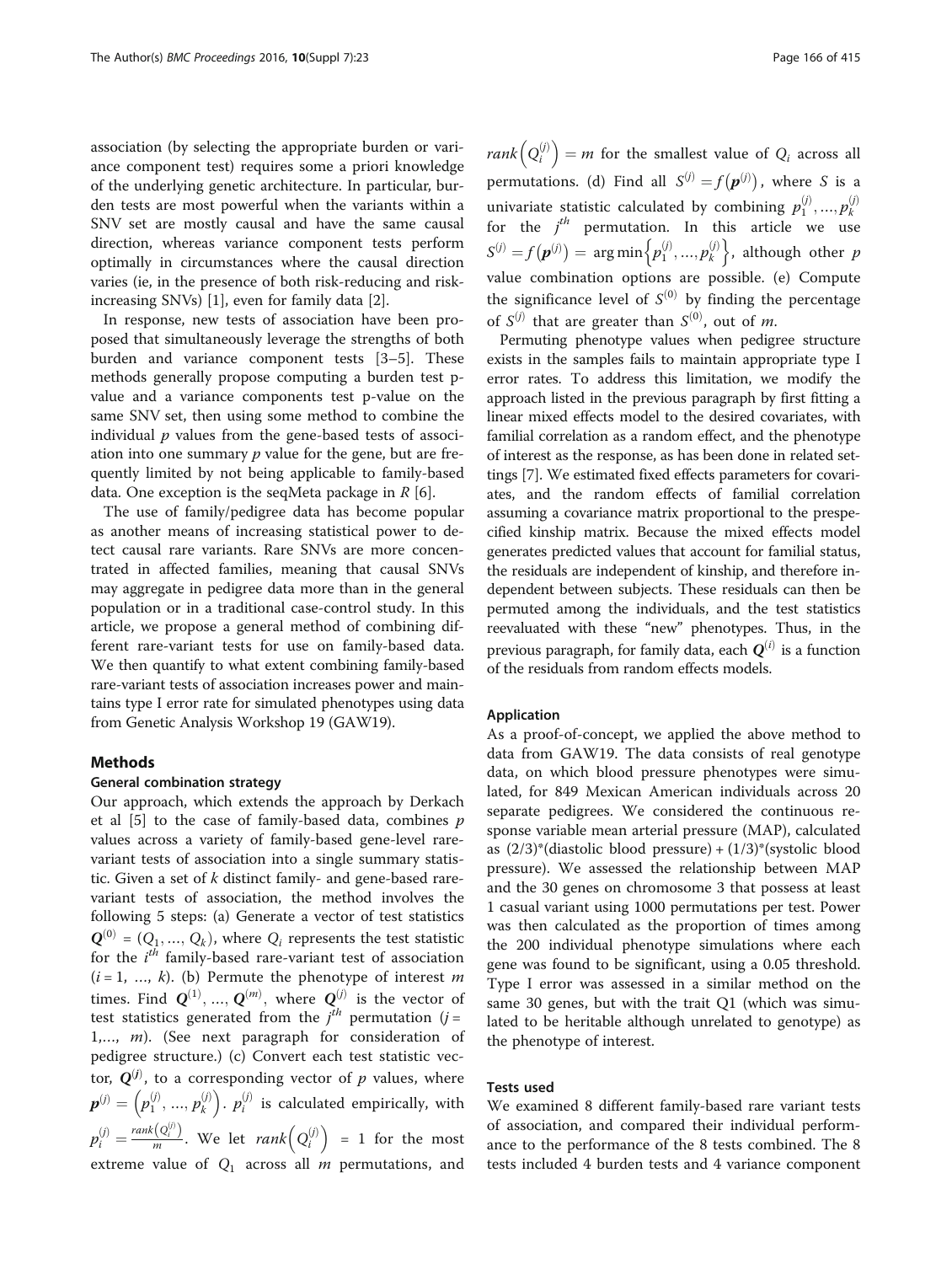tests, each of which varied in 2 respects: the choice of variant weighting system, and the power to which the score statistic for the  $i^{th}$  variant,  $U_i$ , was raised. In this case,  $U_i = (y - X\widehat{B})' \widehat{\Sigma}^{-1} g_i$ , where y is the phenotype vector, X the covariate matrix,  $\widehat{B}$  and  $\widehat{\Sigma}^{-1}$  the maximum<br>likelihood estimators for the fixed effect parameters of likelihood estimators for the fixed effect parameters of the covariates and the inverse of the covariance matrix, respectively, and  $g_i$  the  $i^{th}$  genotype vector. In particular,<br>2. different variant weighting systems were considered 2 different variant weighting systems were considered. The weights suggested by Wu et al. [[8\]](#page-5-0) for use in the sequence kernel association test (SKAT), notated as  $w_i$ for the *i<sup>th</sup>* variant, are calculated using a Beta distribution<br>and substantially downweight common variants (we Beta and substantially downweight common variants,  $(w_i \sim Beta)$  $(MAF; a<sub>1</sub>, a<sub>2</sub>)$ , where  $a<sub>1</sub>$  and  $a<sub>2</sub>$  are prespecified parameters), while the weights suggested by Price et al. [\[9](#page-5-0)], notated as  $w_i^*$ , have a less-severe penalty by using  $\frac{1}{\sqrt{p_i(1-p_i)}}$  where  $p_i$ is the allele frequency in the controls. Following the example of Liu et al. [\[1](#page-4-0)], we also raised the score statistics to differing powers, varying the tests' statistical power in response to a small proportion of causal variants. In general, raising score statistics to higher powers makes the test more robust to the inclusion of noncausal variants. The following 8 tests were considered:

1. 
$$
Q_2 = \sum w_i^2 U_i^2
$$
  
2.  $Q_{2^*} = \sum w_i^*^2 U_i^2$ 

2. 
$$
Q_{2^*} = \sum_{i} W_i^T U_i
$$

- 3.  $Q_1 = |\sum w_i U_i|$
- 4.  $Q_{1^*} = \frac{1}{2} w^*_{i} U_i$
- 5.  $Q_4 = \sum_{i} w_i^4 U_i^4$ <br>6.  $Q_{4^*} = \sum_{i} w_i^* U_i^4$

7. 
$$
Q_3 = |\sum w_i^3 U_i^3|
$$
  
8.  $Q_{3^*} = |\sum w_i^*^3 U_i^3|$ 

We note that  $Q_2$  is asymptotically equivalent to famS-KAT [\[2](#page-4-0)], the family-based version of SKAT [[8\]](#page-5-0), and  $Q_1$ is related to standard burden tests.

## Results

## Type I error

Across all 30 genes, for all tests, the type I error rate was generally controlled. The average type I error rate across the 30 genes fell within a range of 0.048 to 0.09 for the 9 different methods, which was within expected limits (99% confidence interval [CI]: 0.4%, 9.6%) (Table 1).

#### Power

For nearly all genes analyzed, the empirical power was low, and typically well under 0.35 (Table [2\)](#page-3-0). This was particularly true for those tests with  $Q_1$  or  $Q_{1}$ , which had substantially lower power; in the case of  $Q_1$  this is likely because the  $w_i$  weights are designed to be squared, whereas in the case of  $Q_{1*}$  it is likely because common variants were not excluded, and the  $w_i^*$  weights do not sufficiently downwoight common variants relative to rare sufficiently downweight common variants relative to rare variants. However, despite the presence of these 2 underpowered tests in the combined  $p$  value procedure, the combined test had power in the same range as more optimal tests. We further note that, depending on the characteristics of the gene being examined, tests featuring either the  $w_i^*$  weights or the  $w_i$  weights were often

Table 1 Type I error rate for 10 genes selected to be representative of all 30 genes explored

| Gene                          | $Q_2$       | $Q_{2^*}$   | Q <sub>1</sub> | $Q_{1*}$    | $Q_4$      | $Q_{4^*}$   | $Q_3$       | $Q_{3^*}$   | Combined    |
|-------------------------------|-------------|-------------|----------------|-------------|------------|-------------|-------------|-------------|-------------|
| High power                    |             |             |                |             |            |             |             |             |             |
| ARF4                          | 0.055       | 0.05        | 0.015          | 0.03        | 0.065      | 0.04        | 0.04        | 0.025       | 0.03        |
| DNASE1L3                      | 0.055       | 0.085       | 0.07           | 0.07        | 0.08       | 0.075       | 0.075       | 0.07        | 0.055       |
| MAP4                          | 0.06        | 0.05        | 0.055          | 0.09        | 0.085      | 0.09        | 0.055       | 0.06        | 0.07        |
| <b>SCAP</b>                   | 0.09        | 0.135       | 0.025          | 0.055       | 0.08       | 0.18        | 0.055       | 0.075       | 0.055       |
| Low power                     |             |             |                |             |            |             |             |             |             |
| CXCR6                         | 0.07        | 0.045       | 0.115          | 0.065       | 0.075      | 0.065       | 0.065       | 0.045       | 0.04        |
| PAK2                          | 0.04        | 0.095       | 0.045          | 0.055       | 0.04       | 0.08        | 0.035       | 0.055       | 0.035       |
| PTPLB                         | 0.005       | 0.025       | 0.055          | 0.015       | 0.01       | 0.045       | 0.01        | 0.035       | 0.03        |
| RAD <sub>18</sub>             | 0.045       | 0.045       | 0.025          | 0.06        | 0.045      | 0.035       | 0.04        | 0.04        | 0.03        |
| Other representative genes    |             |             |                |             |            |             |             |             |             |
| PDCD6IP                       | 0.05        | 0.035       | 0.055          | 0.045       | 0.055      | 0.055       | 0.05        | 0.045       | 0.035       |
| ZBTB38                        | 0.065       | 0.035       | 0.045          | 0.02        | 0.06       | 0.055       | 0.055       | 0.04        | 0.03        |
| Mean Across All 30 Genes (SD) | 0.067(0.03) | 0.074(0.05) | 0.048(0.02)    | 0.059(0.05) | 0.07(0.03) | 0.084(0.05) | 0.058(0.03) | 0.065(0.05) | 0.058(0.04) |

Type I error rates are reported for all 9 tests across 10 different genes: the 4 genes with highest overall power, the 4 genes with lowest overall power, and 2 genes deemed representative of the remaining genes explored. The mean type I error rate for each test statistic across all 30 genes is reported at the bottom of the table. Averaged across all 30 genes, the type I error rate was nominally conserved at a 0.05 level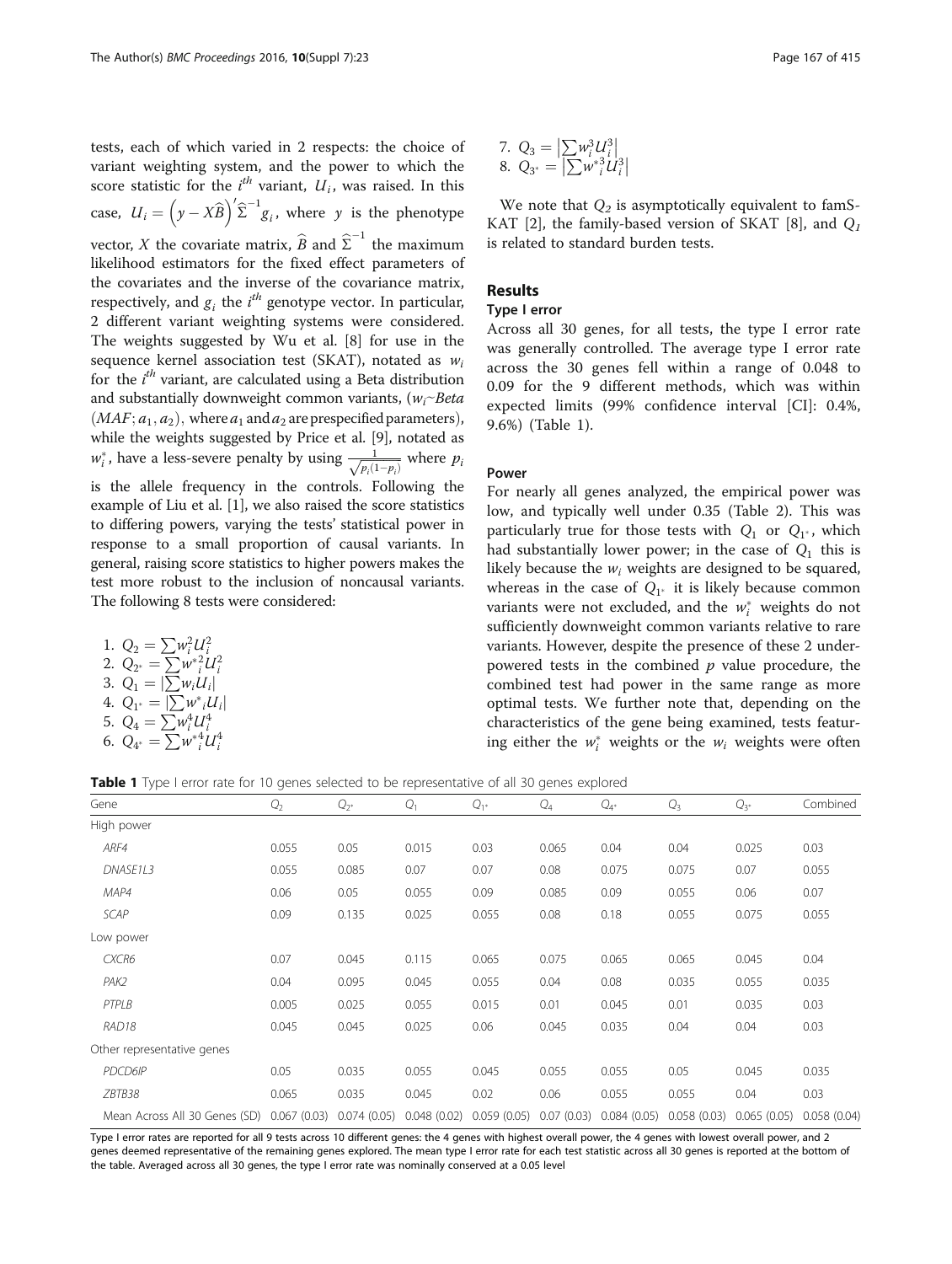| Gene                          | $Q_2$      | $Q_{2^*}$  | Q <sub>1</sub> | $Q_{1^*}$  | $Q_4$      | $Q_{4^*}$  | $Q_3$      | $Q_{3^*}$  | Combined   |
|-------------------------------|------------|------------|----------------|------------|------------|------------|------------|------------|------------|
| High power                    |            |            |                |            |            |            |            |            |            |
| ARF4                          | 0.425      | 0.315      | 0.07           | 0.075      | 0.885      | 0.585      | 0.785      | 0.435      | 0.58       |
| DNASE1L3                      | 0.525      | 0.315      | 0.13           | 0.055      | 0.53       | 0.365      | 0.455      | 0.365      | 0.325      |
| MAP4                          | 0.995      | 0.995      | 0.225          | 0.99       | 0.995      | 0.995      | 0.995      | 0.995      | 0.995      |
| <b>SCAP</b>                   | 0.995      | 0.82       | 0.54           | 0.17       | 0.99       | 0.98       | 0.985      | 0.78       | 0.945      |
| Low power                     |            |            |                |            |            |            |            |            |            |
| CXCR6                         | 0.025      | 0.015      | 0.005          | 0.01       | 0.025      | 0.03       | 0.025      | 0.035      | 0.025      |
| PAK2                          | 0.04       | 0.025      | 0.04           | 0.005      | 0.035      | 0.045      | 0.045      | 0.015      | 0.025      |
| PTPLB                         | 0.02       | 0.0        | 0.025          | 0.035      | 0.01       | 0.005      | 0.015      | 0.025      | 0.01       |
| RAD <sub>18</sub>             | 0.025      | 0.005      | 0.05           | 0.04       | 0.005      | 0.005      | 0.02       | 0.015      | 0.01       |
| Other representative genes    |            |            |                |            |            |            |            |            |            |
| PDCD6IP                       | 0.32       | 0.03       | 0.05           | 0.015      | 0.30       | 0.10       | 0.13       | 0.035      | 0.11       |
| ZBTB38                        | 0.09       | 0.325      | 0.10           | 0.21       | 0.08       | 0.295      | 0.07       | 0.325      | 0.19       |
| Mean Across All 30 Genes (SD) | 0.18(0.25) | 0.18(0.23) | 0.08(0.11)     | 0.11(0.18) | 0.22(0.30) | 0.20(0.25) | 0.17(0.27) | 0.17(0.23) | 0.17(0.25) |

<span id="page-3-0"></span>Table 2 Power for 10 genes selected to be representative of all 30 genes explored

Statistical power is reported for all 9 tests across 10 different genes: the 4 genes with highest overall power, the 4 genes with lowest overall power, and 2 genes deemed representative of the remaining genes explored. The mean power for each test statistic across all 30 genes is reported at the bottom of the table

dramatically more powerful than the other. This can be attributed to the fact that  $w_i^*$  less dramatically down-<br>weights common variants relative to rare variants than weights common variants relative to rare variants than does  $w_i$ . This phenomenon is particularly evident in 2 genes: PDCD6IP, which contains a number of highly causal rare variants, and ZBTB38, which contains several causal common variants (Fig. 1). In each case, however, the combined test strikes a middle ground: not quite as strong as the better-chosen weights, but superior to the poorer weights (Fig. 1).

## Correlation between tests

Pairwise correlation between  $p$  values of different tests was generally high with an average pairwise correlation of  $0.78$  (SD = 0.16; min = 0.42; max = 0.98; detailed results not shown).

## Discussion

Few current methods allow for a flexible combination of family-based rare-variant tests of association. In response, we propose an adaptable framework for combining any number and type of gene-based rare-variant tests on pedigree data that condition on genotype data. Unlike current existing combination methods, our proposed method does not limit the researcher to combining just 1 family-based burden test with 1 family-based variance-component test, but instead allows for the combination of an arsenal of varied and specialized tests. Our proposed method also offers a distinct advantage over simply running all possible individual tests and choosing the most significant result; our combination approach appropriately controls for multiple testing and for the correlation between tests. When applied to the



association for 2 genes of interest, PDCD6IP and ZBTB38. When performing family-based rare-variant tests of association on gene PDCD61P, w<sub>i</sub>-weighted tests (Q2, Q1, Q3, Q4) saw higher empirical power than  $w_i^*$ -weighted tests (Q2\*, Q1\*, Q4\*, Q3\*); for gene ZBTB38, this trend was reversed. The combined test (black) maintained consistent power between the 2 genes, and was less susceptible to the change in genetic architecture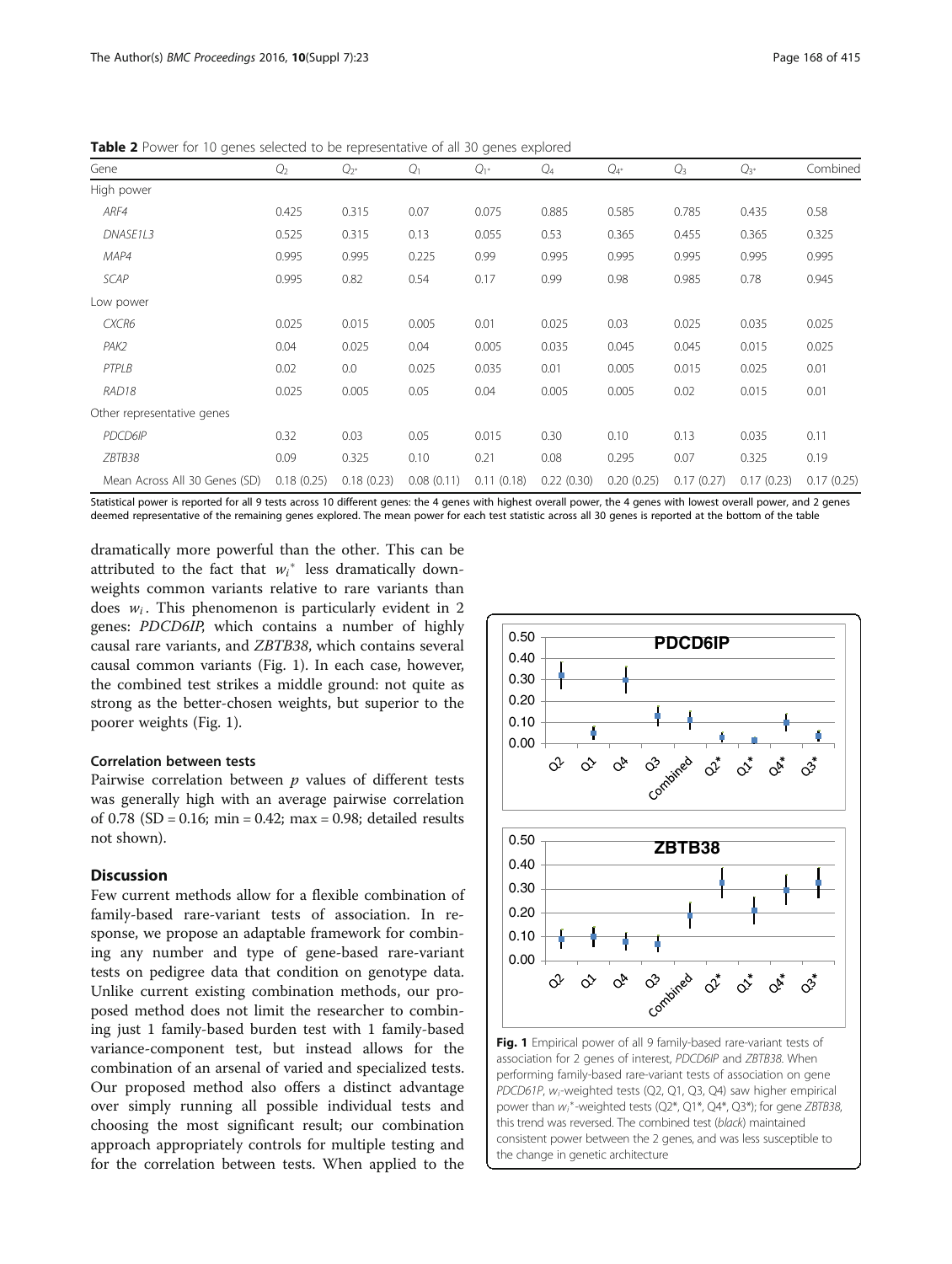<span id="page-4-0"></span>GAW19 data, the combination method appeared to sufficiently maintain type I error and demonstrated generally robust statistical power, even when applied to a wide variety of genetic architectures, or when low-powered tests were included.

However, our current approach does have several limitations. In the above proof-of-concept application, the combined test incorporates 8 highly correlated individual tests of association; the additional noise from this correlation diminishes the power of the combined test to detect any meaningful genotype–phenotype associations. Further research is needed to explore what combination of tests minimizes such correlation while also maximizing statistical power. Further work is also necessary to evaluate the benefits and drawbacks of different choices of combined test statistics (eg, alternatives to using the minimum  $p$  value). The permutation component of our combination approach also poses computational challenges. The process of calculating  $p$  values when asymptotic distributions have not been derived is time intensive. The tests evaluated here were applied to only 30 genes in a single simulated data set. We note that if combining tests with known asymptotic distributions, it is straightforward to utilize asymptotically obtained p values from individual tests when creating  $p^{(j)}$ . Further testing and evaluation on other data sets with different characteristics is necessary. A single familybased rare-variant test of association, if properly chosen and adapted to match the genetic architecture, will always be more powerful than a combined approach. That being said, researchers may not definitively know what the underlying genetic architecture is, and there is always a tradeoff between power and robustness. Given this, combined tests on family-based rare-variant data show promise for ensuring the robustness of statistical power to different genetic architectures with minimal power loss. Finally, the permutation approach proposed here relies on the assumption that the regression model is true under the genetic null hypothesis, which will rarely be true in practice. However, both Chen et al. [2] and our results suggest that the type I error rate is controlled in practice. Further research is necessary to explore whether samples and conditions exists where the type I error rate will increase.

## Conclusions

Our analysis acts as a proof-of-concept for combined tests on family-based rare-variant data. In particular, our analysis suggests that the type I error rate is controlled by the proposed method, while power may be more robust to differing genetic architectures than individual, gene-based rare-variant tests. Further work is needed to explore the trade-off between combining many tests versus combining a smaller set of diverse tests in other data sets/genes to ensure transferability of these findings. Additionally, we need to explore alternatives to permutation strategies to compute statistical significance resulting from the inherent computational limitations of this approach.

#### Acknowledgements

This work was funded by the National Human Genome Research Institute (R15HG006915). We acknowledge the use of the Hope College parallel computing cluster for data analysis, and Dordt College and its Summer Research Program in Statistical Genetics for their continued support. The GAW19 whole genome sequence data were provided by the Type 2 Diabetes Genetic Exploration by Next-generation sequencing in Ethnic Samples (T2D-GENES) Consortium, which is supported by National Institutes of Health (NIH) grants U01 DK085524, U01 DK085584, U01 DK085501, U01 DK085526, and U01 DK085545. The other genetic and phenotypic data for GAW19 were provided by the San Antonio Family Heart Study and San Antonio Family Diabetes/Gallbladder Study, which are supported by NIH grants P01 HL045222, R01 DK047482, and R01 DK053889. The Genetic Analysis Workshop is supported by NIH grant R01 GM031575.

#### Declarations

This article has been published as part of BMC Proceedings Volume 10 Supplement 7, 2016: Genetic Analysis Workshop 19: Sequence, Blood Pressure and Expression Data. Summary articles. The full contents of the supplement are available online at [http://bmcproc.biomedcentral.com/](http://bmcproc.biomedcentral.com/articles/supplements/volume-10-supplement-7) [articles/supplements/volume-10-supplement-7.](http://bmcproc.biomedcentral.com/articles/supplements/volume-10-supplement-7) Publication of the proceedings of Genetic Analysis Workshop 19 was supported by National Institutes of Health grant R01 GM031575.

#### Authors' contributions

All authors contributed to the design of the study and early data processing steps. KC and AG conducted analyses, implemented the method, and drafted the manuscript. NT revised the manuscript. AG and KC contributed equally to this work. All authors read and approved the final manuscript.

#### Competing interests

The authors declare they have no competing interests.

#### Author details

<sup>1</sup>Department of Statistics, Harvard University, Cambridge, MA 02138, USA <sup>2</sup>Department of Mathematics and Statistics, Carleton College, Northfield, MN 55057, USA. <sup>3</sup>Department of Biostatistics, University of Washington, Seattle, WA 98195, USA. <sup>4</sup>Department of Statistics, University of Connecticut, Storrs CT 06269, USA. <sup>5</sup>Department of Mathematics, Statistics, and Computer Science, Dordt College, Sioux Center, IA 51250, USA.

#### Published: 18 October 2016

#### References

- 1. Liu K, Fast S, Zawistowski M, Tintle NL. A geometric framework for evaluating rare variant tests of association. Genet Epidemiol. 2013;37(4):712–22.
- 2. Chen H, Meigs JB, Dupuis J. Sequence kernel association test for quantitative traits in family samples. Genet Epidemiol. 2013;37(2):196–204.
- 3. Lee S, Emond MJ, Bamshad MJ, Barnes KC, Rieder MJ, Nickerson DA, Christiani DC, Wurfel MM, Lin X. Optimal unified approach for rare-variant association testing with application to small-sample case-control whole-exome sequencing studies. Am J Hum Genet. 2012;91(2):224–37.
- 4. Derkach A, Lawless JF, Merico D, Paterson AD, Sun L. Evaluation of genebased association tests for analyzing rare variants using Genetic Analysis Workshop 18 data. BMC Proc. 2014;8 Suppl 1:S9.
- 5. Derkach A, Lawless JF, Sun L. Robust and powerful tests for rare variants using Fisher's method to combine evidence of association from two or more complementary tests. Genet Epidemiol. 2013;37(1):110–21.
- 6. seqMeta: Meta-analysis of region-based tests of rare DNA variants. [http://cran.r-project.org/web/packages/seqMeta/index.html.](http://cran.r-project.org/web/packages/seqMeta/index.html) Accessed 15 Aug 2014.